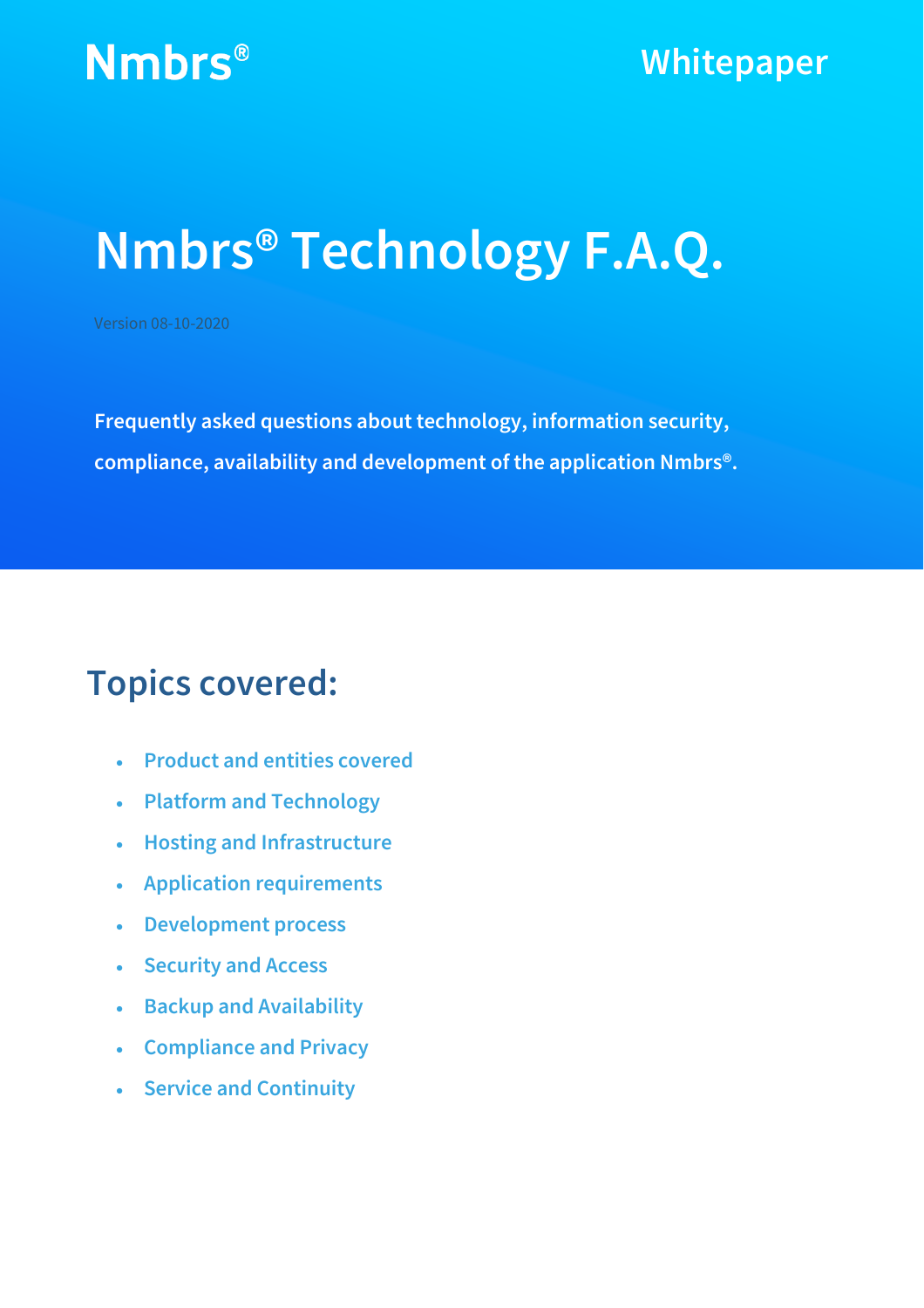## **Product & Legal entities covered**

This Whitepaper describes the development, maintenance and all other relevant (internal) processes / activities undertaken by Nmbrs Internationaal BV and it's associated legal entities, related to providing the product / platform Nmbrs®.

For the remainder of this paper, Nmbrs Internationaal BV and associated legal entities will be referred to as Nmbrs BV and the product / platform provided, will be referred to as Nmbrs®.

To date, Nmbrs Internationaal BV and associated legal entities are comprised out of:

- NMBRS BV
- Nmbrs Sweden AB
- Nmbrs Unip.LDA

# **Platform and Technology**

#### **How does the architecture of Nmbrs® looks like?**

**Nmbrs®** is a SaaS (Software as a Service) / Cloud application, meaning that the entire application runs online without requiring any kind of local or client-side installation. Both your data and the calculations logic are deployed on our cloud infrastructure. You can access the application on any computer with a web-browser.



**Figure 1: Nmbrs as a Saas / Cloud applicatin**

Architecturally, Nmbrs® is composed of a monolithic component and several **microservices**, but for the end-users, only one URL is visible. The microservices run on the Nmbrs-Fabric, which is the layer responsible for security access, logging, communication between services.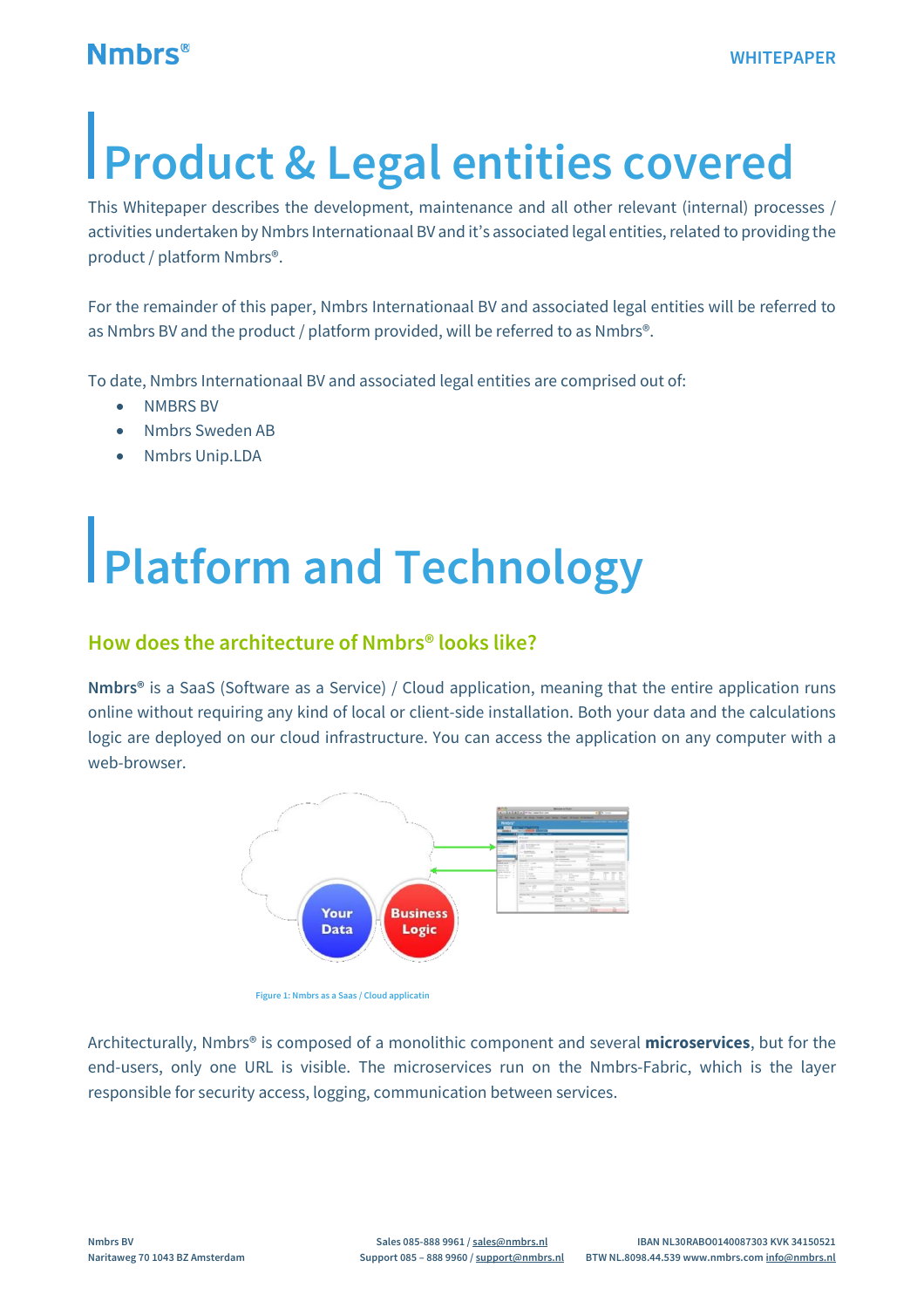

Technically, the application is divided into several layers with specific responsibilities. The following layers are present in Nmbrs®:

- **Presentation Layer:** Manages user interaction, input and display output
- **Service Layer:** Works as the entry point for a stateless application server. Defines the façade of the application and it is where security is implemented.
- **Business Logic Layer:** Contains the classes where application logic is coded.
- **Data Access Layer:** Manages database interaction and works as an abstraction for SQL Server or any other persistence framework

Next to this layering separation, the following runtime components are in place:

- **Web application:** Web-based user interface.
- **Worker service:** Component where the calculations take place like payroll calculations, report generation, etc.
- **Schedule service:** Background service that handles schedule tasks like signals and workflow execution

#### **On what platforms and technologies is Nmbrs® developed?**

Nmbrs is mostly developed on Microsoft technologies:

- Back-end: **Nmbrs®** is a .NET application developed in C#. Some microservices are developed in .NET , Core and Python (for Machine Learning)
- Front-end: The presentation layer is mainly built on ASP.NET, JavaScript and HTML5.
- Database: For persistent storage, Nmbrs**®** uses Microsoft SQL Server engine.

## **Hosting & Infrastructure**

#### **In what environment is the application deployed (hosting partner)?**

#### **Microsoft Azure Cloud**

**Nmbrs®** is hosted by Microsoft Azure Cloud, which is composed of a globally distributed datacenter infrastructure, supporting thousands of online services and spanning more than 100 highly secure facilities worldwide.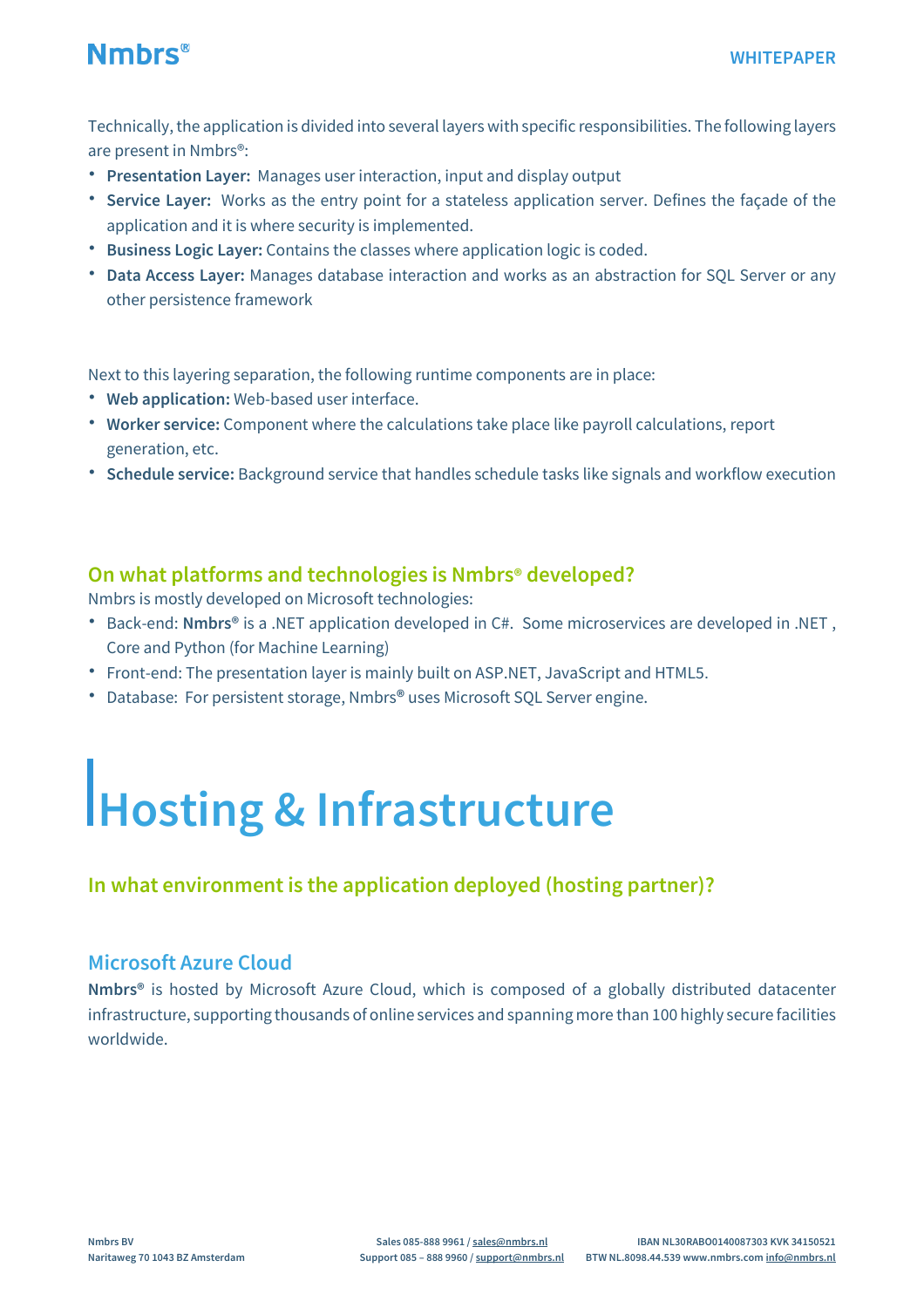

 **Figure 2: MS Azure**

#### **Infrastructure and Physical Security**

Microsoft Azure runs in datacenters managed and operated by Microsoft. These geographically dispersed datacenters comply with key industry standards, such as ISO/IEC 27001:2013 and NIST SP 800-53, for security and reliability. The datacenters are managed, monitored, and administered by Microsoft operations staff. The operations staff has years of experience in delivering the world's largest online services with 24 x 7 continuity.

Microsoft designs, builds, and operates datacenters in a way that strictly controls physical access to the areas where your data is stored. Microsoft understands the importance of protecting your data and is committed to helping secure the datacenters that contain your data. Microsoft has an entire division devoted to designing, building, and operating the physical facilities supporting Azure. This team is invested in maintaining state-of-the-art physical security.

#### **Data location**

Nmbrs BV uses the Microsoft Azure platform for the hosting of the Nmbrs<sup>®</sup> platform. All customer data in the Nmbrs® platform is stored in the Microsoft Azure region West-Europe. This region is automatically paired with the Microsoft Azure region North-Europe for Business Continuity and Data Backup purposes.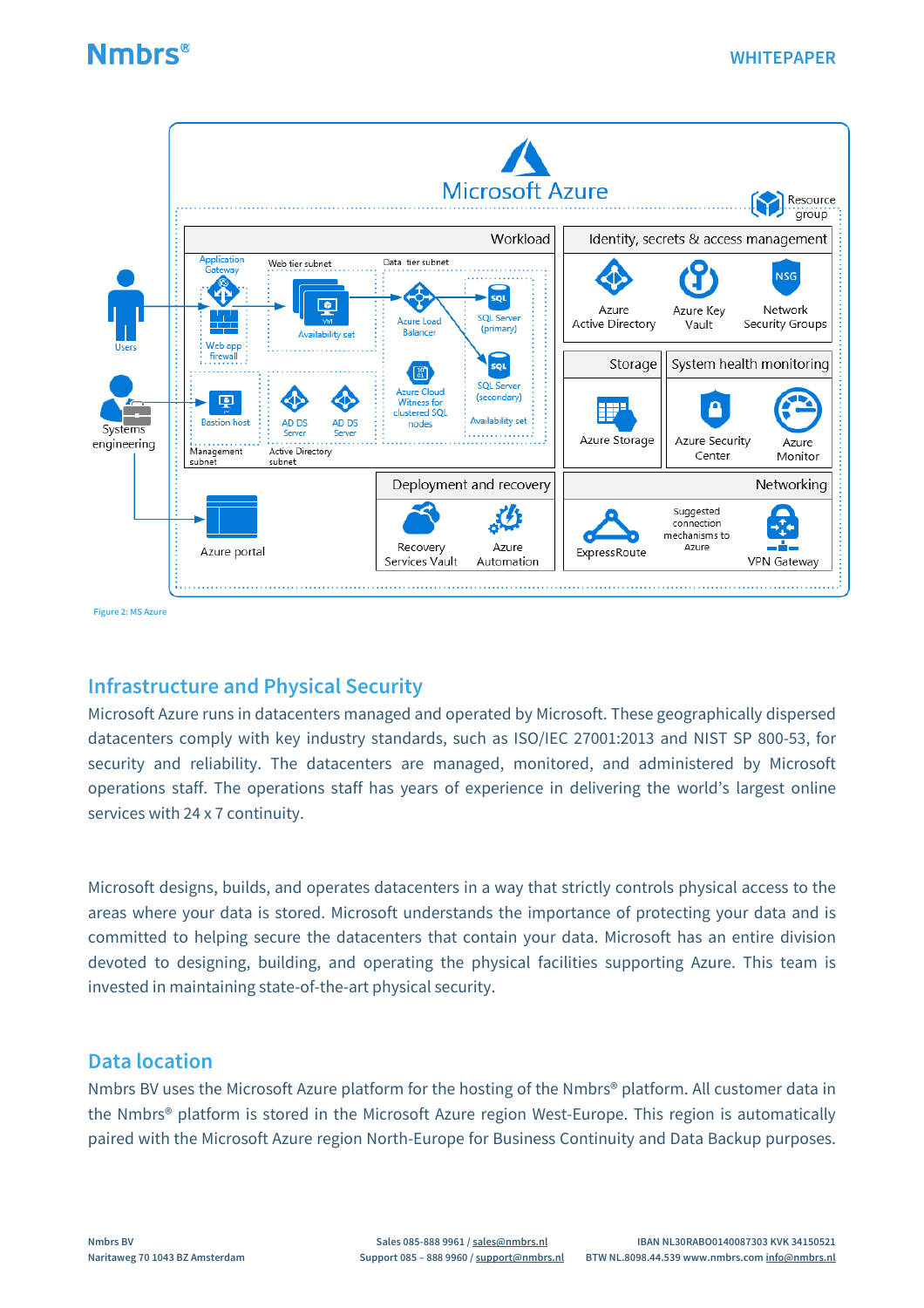The datacenters in use by Microsoft for region West-Europe are located in the Netherlands (Amsterdam) and for the region North-Europe they are located in Ireland (Dublin).

#### **DDoS Protection and Firewall**

Nmbrs uses the Azure DDoS Protection and Firewall services. Backed by the Microsoft global network, DDoS Protection brings massive DDoS mitigation capacity to every Azure region. The Azure DDoS Protection scrubs traffic at the Azure network edge before it can impact the availability of your service. Always-on traffic monitoring provides near real-time detection of a DDoS attack, with no intervention required. DDoS Protection automatically mitigates the attack as soon as it's detected. Deployed with the Azure Application Gateway Web Application Firewall, DDoS Protection defends against a comprehensive set of network layer (layer 3/4) attacks, and protects web apps from common application layer (layer 7) attacks, such as SQL injection, cross-site scripting attacks, and session hijacks. The Web Application Firewall comes preconfigured to handle threats identified by the Open Web Application Security Project top 10 common vulnerabilities. The Azure Firewall is a managed, cloud-based network security service that protects your Azure Virtual Network resources. It's a fully stateful firewall as a service with built-in high availability and unrestricted cloud scalability.



**Figure 3: MS Azure Firewall**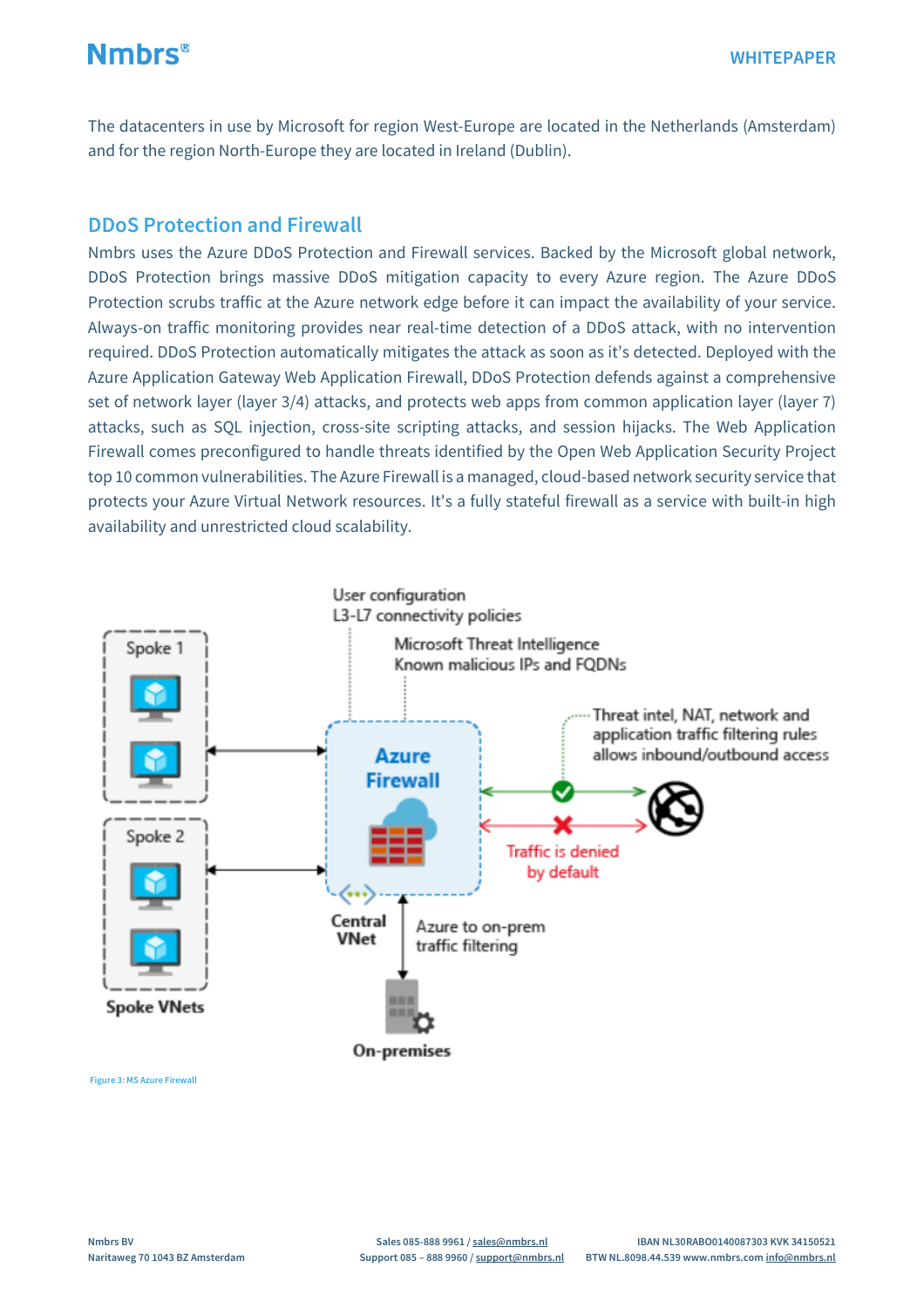# **Application requirements**

#### **Are there minimum requirements for a user to run Nmbrs®?**

**Nmbrs®** is a Web-based SaaS (software as a service) application; therefore there are no specific operating system requirements since it runs on a Web browser. We do however support and recommend using the following Web browsers.

Minimum requirements:

- Web-browser (Mozilla Firefox, Google Chrome, Safari, Microsoft Edge)
- Internet connection (Cable/ADSL recommended)
- Email account (For user access and management)
- Screen size 1280x800px (Standard 15,6'' screen)

#### **We recommend the latest versions of these browsers because of possible safety issues.**

# **Development process**

#### **How is Nmbrs® development process?**

#### **Development process**

The process is based on the Agile / Scrum methodology, these are the main features:

- The development process is iterative and defined by weekly sprints that are composed by several tasks.
- The backlog and product backlog tasks are defined in the Jira system as tickets.
- There are weekly meetings to discuss the work for the week and have an overview on what was done on the previous week.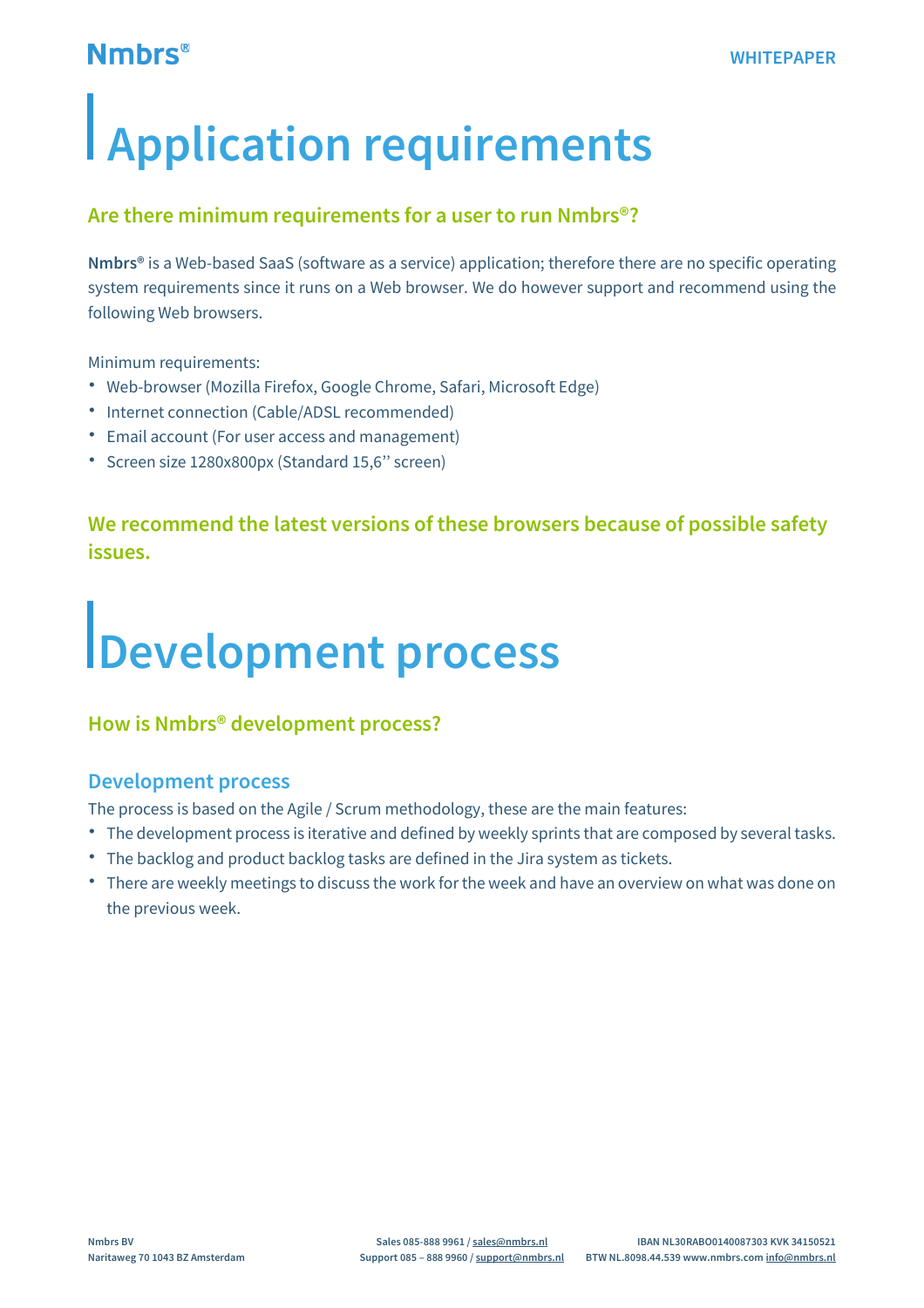

#### **Testing, QA and Deployments**

There are separate development, testing and production environments. Each environment has a different access policy. Before each update, automated regression tests are performed from the delivery pipeline of a test environment. Manual exploratory testing is also performed to ensure proper coverage and highquality before each update. After update, the QA team verifies that all main processes and features work properly. The application updates are performed by a team of developers, QA engineers and support consultants to ensure updates are properly performed and communicated.

The deployment process is automated and performed from the build server and requires no manual intervention.

#### **Application Updates**

To ensure optimal performance of the service Nmbrs®, periodically maintenance is done, and updates take place. In most cases, maintenance will have limited or no negative impact on the availability and functionality of the service Nmbrs®.

If Nmbrs BV expects planned maintenance to negatively affect the availability or functionality of the service Nmbrs®; we will use commercially reasonable efforts to provide at least seven days advance notice of the Maintenance. In addition, Nmbrs BV may perform emergency unscheduled maintenance at any time. If Nmbrs BV expects such emergency unscheduled maintenance to negatively affect the availability or functionality of the Service Nmbrs®, we will use commercially reasonable efforts to provide advance notice of such maintenance. Maintenance notices noted above will be provided via the Apps Status Dashboard, Admin Console and/or Support Portal. In addition, Customers who subscribe may also be able to receive email and/or RSS Feed notifications of Maintenance.

See more information on the support portal: **[support.nmbrs.com](http://support.nmbrs.nl/)** and **status.nmbrs.com**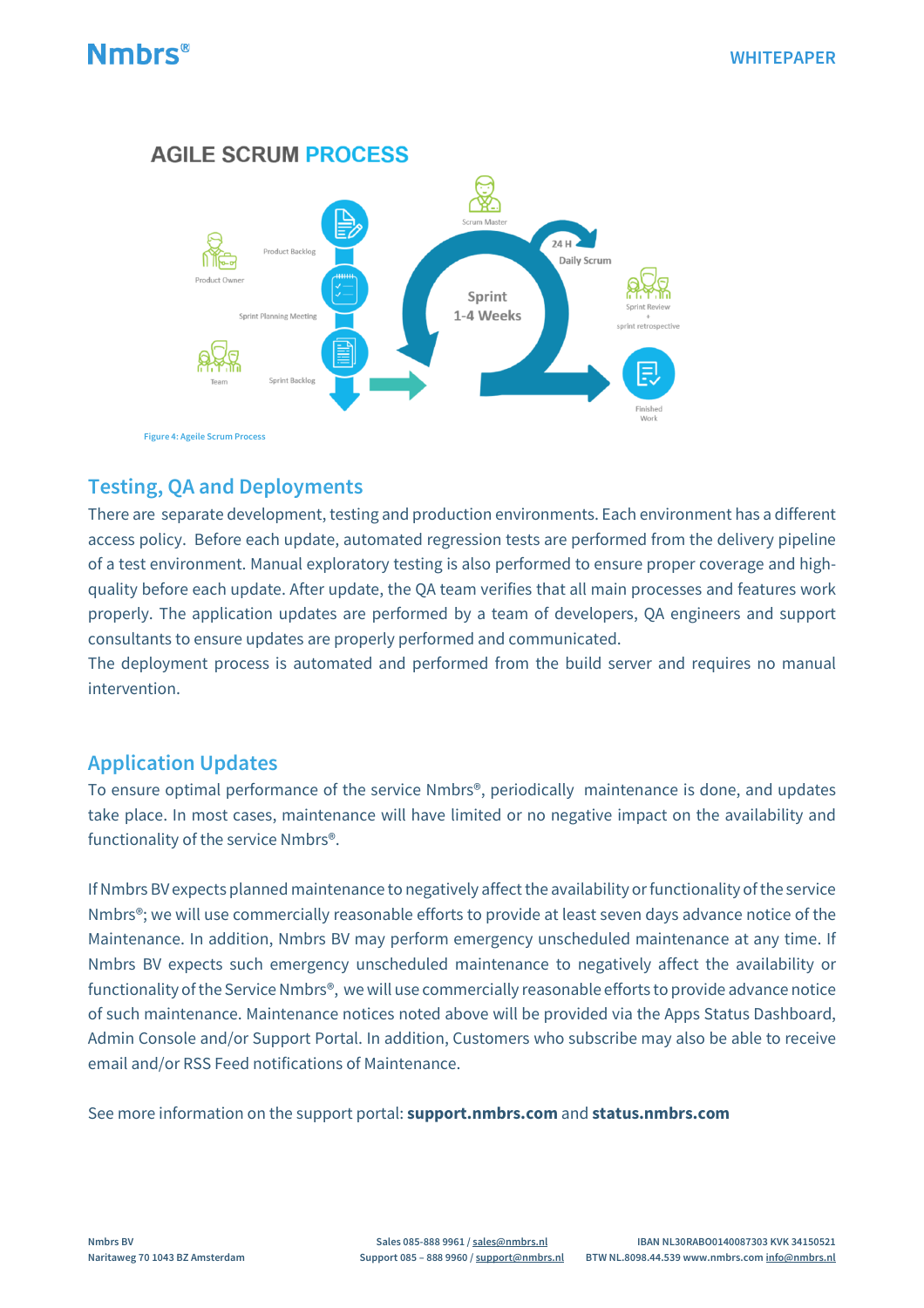# **Security and Access**

#### **How is Nmbrs® protected against phishing and other online threats?**

**Automatic vulnerability scanner**

## **W**McAfee<sup>®</sup>

**Nmbrs®** uses the McAfee Web Security Service with accurate vulnerability scanning and reporting technology, which identifies the presence of security vulnerabilities, including dangerous web application risks, and provides the information you need to prioritize and rapidly address risks across business units and IT groups.

Daily security audits are performed in three phases: Port Scanning, Network Services Testing, and Web Applications Vulnerability Testing.

**Port Discovery Scan:** Phase one is a thorough port scan of the target. Accurately determining which ports on an IP address are open is the crucial first step to a comprehensive security audit.

**Network Services Scan:** After determining which ports are alive we begin a network services test on each port. During this phase we thoroughly interrogate the service to determine exactly what software is running and how it is configured. This information is leveraged in order to launch additional service specific and generic tests.

**Web application Scan:** Web application testing is the third phase of our daily security audit. According to industry sources, such as Gartner Group, an estimated 60-75% of all security breaches today are due to vulnerabilities within the web application layer. Traditional security mechanisms such as firewalls are not always sufficient against attacks on your web applications. All HTTP services and virtual domains are tested for the existence of potentially dangerous modules, configurations settings, CGIs and other scripts. The website then is "crawled" to find forms. Forms are exercised in specific ways to disclose all applicationlevel vulnerabilities such as, code revelation, cross-site scripting and SQL injection. Both generic and software specific tests are performed in order to uncover misconfigurations and coding error vulnerabilities.

#### **Pentesting**

Nmbrs BV performs regular penetration testing (pentest) on its infrastructure and the application / service Nmbrs®. This is done by a team of external ethical hackers and security experts with a mix of automation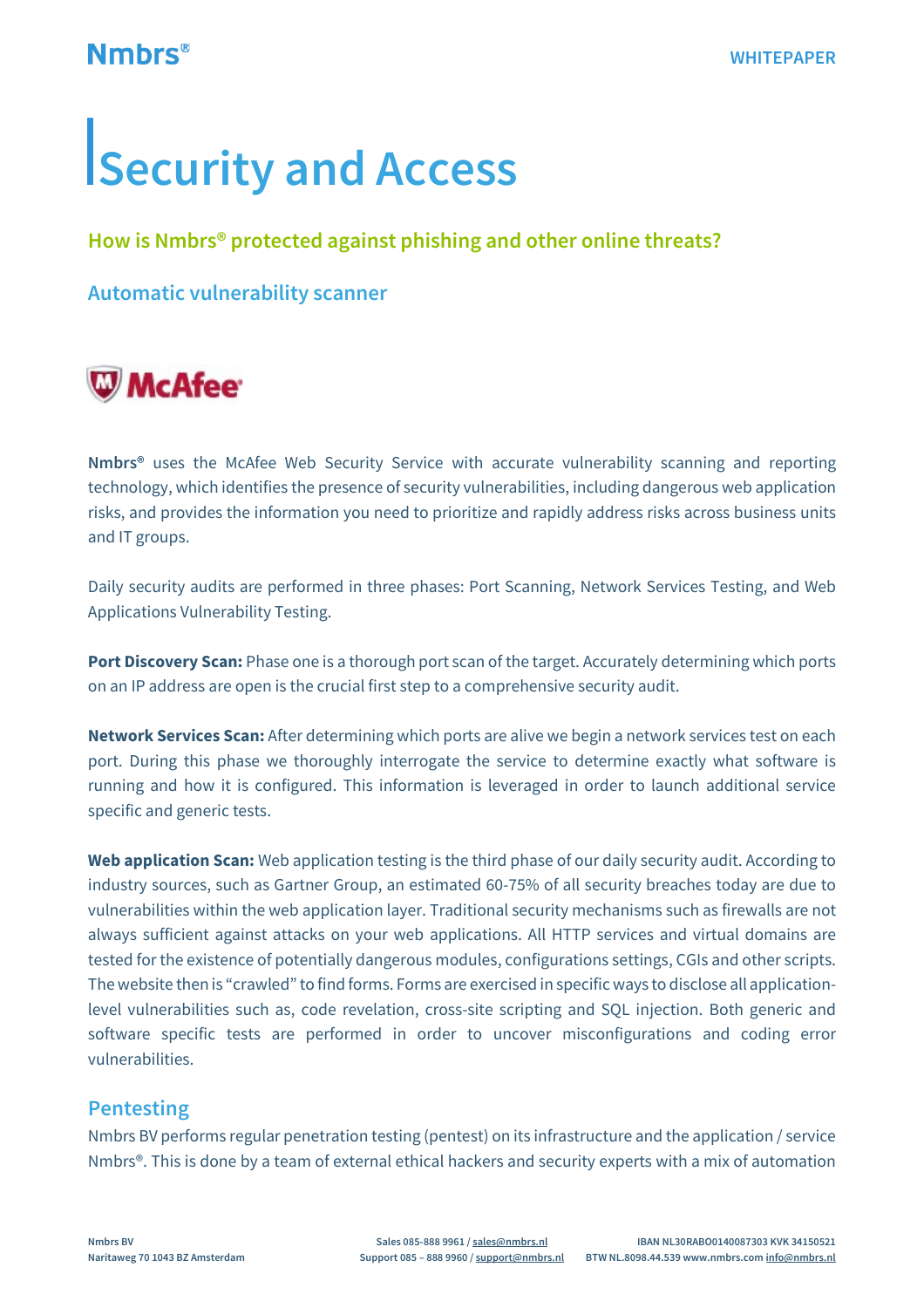and manual testing and by following the OWASP Top 10 web application security standard. Findings are shared with the Nmbrs BV technical team and solved together with the external experts. The OWASP Top 10 list consists of the 10 most seen application vulnerabilities:

- 1. Injection
- 2. Broken Authentication
- 3. Sensitive data exposure
- 4. XML External Entities (XXE)
- 5. Broken Access control
- 6. Security misconfigurations
- 7. Cross Site Scripting (XSS)
- 8. Insecure Deserialization
- 9. Using Components with known vulnerabilities
- 10. Insufficient logging and monitoring

#### **Are incidents (Denial of Service attacks or intrusions, information theft or attempts) reported to customers?**

#### **Security incident / data breach management**

In case of a security incident and or data breach, a standard protocol is followed in order to manage the incident. This protocol ensures proper:

- investigation of the scope and severity,
- timely mitigation / limitation of impact,
- timely communication to all affected parties,
- root cause analysis and (structural) incident resolution.

After the incident has been managed, a full report with incident details including: timeline, root cause, (possible) data exposed; (possible) affected parties; mitigation and preventive measures implemented, will be sent to the account owner(s) affected by the incident. This process is fully described and (annually) audited in the scope of the ISAE 3402 Type II audit.

#### **Is data in application Encrypted?**

#### **Data Encryption-in - Transit**

Data communication with the Nmbrs platform is **Encrypted-in-Transit** The browser and API client/Server communication is done with**HTTPS** which guaranties data integrity and prevents data tampering. The data in transit is **TLS 1.2** encrypted, and certificate used is verified by Trust Provider B.V.

#### **Data Encryption-at- Rest**

Data in the Nmbrs platform is **Encrypted-at-Rest** on several "levels":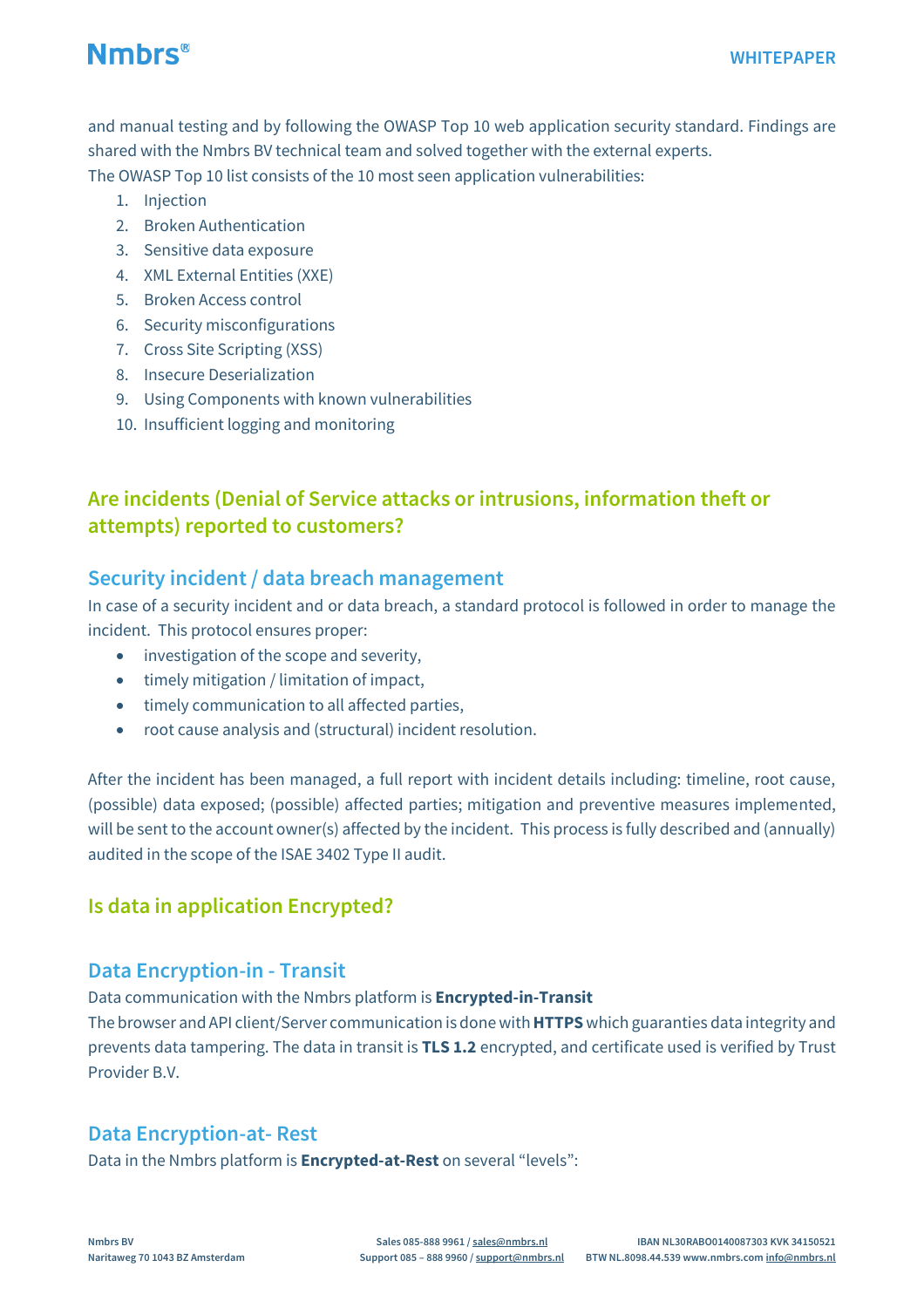**1- Encryption of Password fields:** within the database the password field, is stored fully encrypted within the database. The user's password itself is not stored in the database, but instead, a salted hash of the password (**SHA-2**). This is to mitigate the risk of data breaches by unauthorized (logical) access and to mitigate the risk of malicious insider intent.

**2- Disk encryption**: encryption of the entire OS and database files. This is to mitigate against attempts to obtain physical access to the hardware on which the data is stored, and then compromise the contained data. This is implemented by **Azure Transparent Data Encryption (TDE)** and it performs real-time encryption and decryption of the database, associated backups, and transaction log files.

**3- File storage encryption:** of documents uploaded by users in the application. This is to mitigate the risk of data breaches by unauthorized (logical) access and to mitigate the risk of malicious insider intent. This is implemented by Azure Storage where data is encrypted and decrypted transparently using **256-bit [AES](https://en.wikipedia.org/wiki/Advanced_Encryption_Standard) [encryption](https://en.wikipedia.org/wiki/Advanced_Encryption_Standard)**, one of the strongest block ciphers available, and is FIPS 140-2 compliant.

#### **In what ways is (the access to) the application secured?**

#### **User Authentication**

The authentication is implemented with the ASP.NET Membership authentication framework. The user has to submit a username and password which, when valid, will be registered as an authentication token in the Session of the web application. The user's password itself is not stored in the database, but instead, a salted hash of the password. This prevents password stealing even in case of unauthorized / malicious database access. There is the possibility to force periodical password resets and the use of a pin-code.

#### **IP Validation**

Every user has a white list with approved IP addresses to access the system. When the user access the system from a new IP address an email is sent to verify the new IP. It is also possible to restrict access to **Nmbrs®** to a list of IP's or IP ranges.

#### **Multi-Factor Authentication**

**Nmbrs®** supports 2-factor and multi-factor authentication. This can be enabled / disabled per Nmbrs® subscription (i.e. for all users) as follows:

#### **Step 1**

Username (email) and password: This password complies with one of the password policies (standard or strict). There is also the possibility to expire the password after X days. After this authentication there is an IP validation check which the user has to manually approve on his email account to verify the current location.

#### **Step 2**

Option 1 - Pincode: In addition to the username and password, this 4 digits pincode can be activate per user type. (Multi-factor authentication)

Option 2 – Google Authenticator: In addition to the username and password, an external token has to be validated in the user's mobile app. (2-Factor authentication)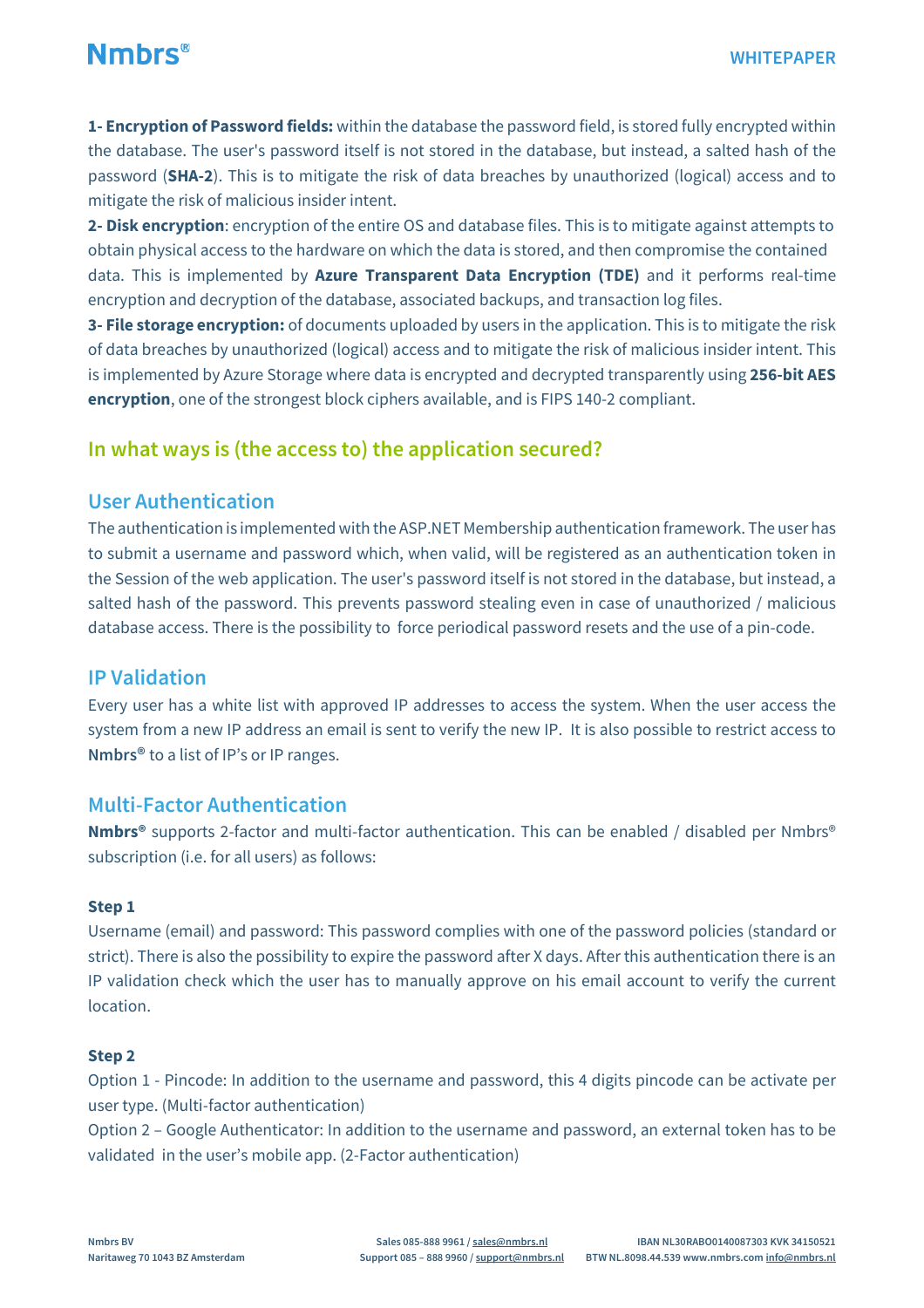

#### **Authorization for features**

Nmbrs® uses role-based security where each user is linked to a Master-role and one or more User-roles. The Master-role determines the maximum access for the user and is the same for most user accounts. The User-role determines the functionality a certain user has in the system. Each role specifies Deny, None, Read or Write rights to elements of the interface: Navigation Nodes and Area Groups. The server endpoints (handlers) area always linked eitherto a Popup control orto an AreaGroup control. In this way,the security system only allows access to handlers from Popups/Area Groups the user can access.

#### **Authorization for entities**

In order to determine which entities a certain user can access, every user account has an allow and a deny filter list for each entity (employees, companies, organizations, departments, debtors).

In this way, every method of the service layer checks if the caller (user account) can access the entity he wants to read/modify. This is achieved by implementing a pre-call policy injection in the Business Logic Layer methods called from the Service Layer.

#### **Is there logging of whom/when (and for example, from what IP address) accesses and uses the online system?**

**Nmbrs®** keeps track of when the user was created, deleted, the status (active / inactive) first login, last login and the user template applied. Also, all approved IP addresses (location) used to login are registered. The user that created and that changed the data within the application is stored in the database. This includes payroll mutations, data imports and mutations performed via the **Nmbrs®** API.

#### **Can Nmbrs employee's access my data?**

#### **Organization of Information Security**

Nmbrs BV operates a role based access control policy; utilizing the least privileges principle for all types of access. Customer data may be accessed (view only) by our (support / sales / startup) agents in scope of / in relation to handling (client) support requests. Support access (no access/ read/ write) by our agents to a client environment can be centrally managed by the clients (functional owner).

Direct access to customer data by developers, is only permissible in relation to damage control processes or incident management, when customer data might be at risk due to a software malfunction or a security incident management when that data may be damaged due to a software malfunction. In this case, Nmbrs BV will always communicate directly with the relevant parties involved. For any other case where customer data access is needed, like customer projects, damage control solution process, access is only granted after this is done by written consent in the form of an agreement / order confirmation of the customer.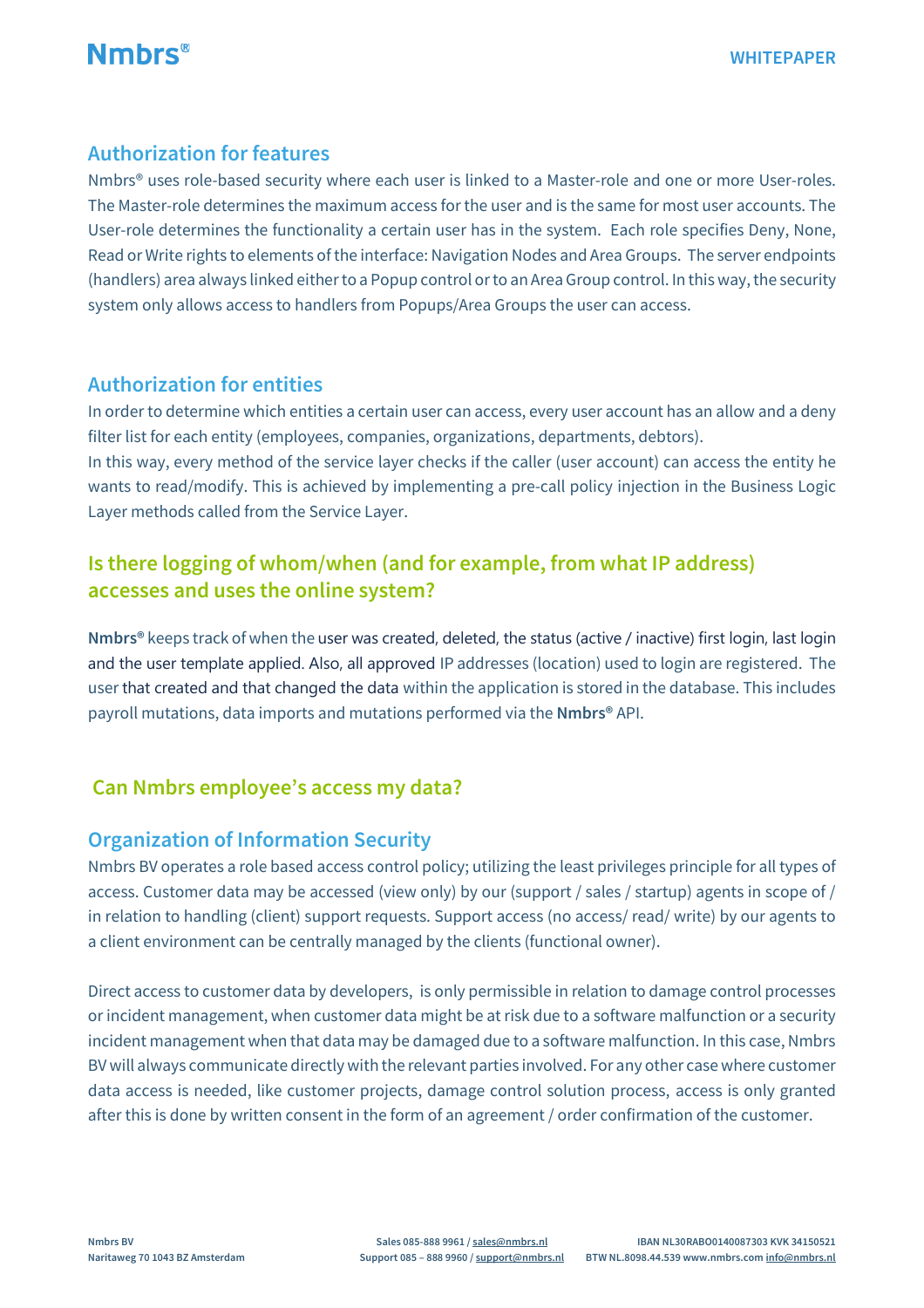

In the scope of technical support, the account's functional owner and legal owner (both created when the Environment was created) can decide what is Nmbrs BVs support staff access - no access, view or write access.

## **Backup and Availability**

#### **How is the availability of the online system guaranteed?**

Nmbrs® B.V. provides a minimum level of availability (uptime) of 99.6% on average per month web service outside the exclusions listed in our SLA. The present value of the availability can be requested via the Nmbrs® status page. The Microsoft Azure platform provides a minimum levels of availability (uptime) of 99.96% for their services provided to Nmbrs B.V. These services are:

- Application gateway
- Azure SQL servers
- App Services

In the Microsoft Azure platform the Nmbrs® data backed up by SQL Database self-service for Point-In-Time Restore (PITR). SQL Database supports self-service for point-in-time restore (PITR) by automatically creating full backup, differential backups, and transaction log backups. Full database backups are created weekly, differential database backups are generally created every 12 hours, and transaction log backups are generally created every 5 - 10 minutes, with the frequency based on the compute size and amount of database activity

The PITR backups are geo-redundant and protected by [Azure Storage cross-regional replication](https://docs.microsoft.com/en-us/azure/storage/common/storage-redundancy-grs#read-access-geo-redundant-storage) Next to PITR backups also Long-Term Retention (LTR) backups are made. Nmbrs B.V. has the following overall backup schedule configured:

- The PITR backups, will be retained for 14 (fourteen) days,
- The Weekly LTR backups, will be retained for 4 (four) weeks,
- The Monthly LTR backups, every last day of the month, will be retained for 1 (one) year,
- The Weekly LTR backup of week 1 of each year, will be retained for 7 (seven) years.

Each backup is compressed and encrypted using AES 256 bits encryption. The backups are stored in a Read-access Geo-redundant Blob Storage in the Microsoft Azure Cloud, located in The Netherlands (Region West-Europe).

Files from the File Manager function will not be considered a backup. Due to the nature of the multi-tenant cloud structure of the application Nmbrs®, backups are not performed per customer, but for the whole infrastructure.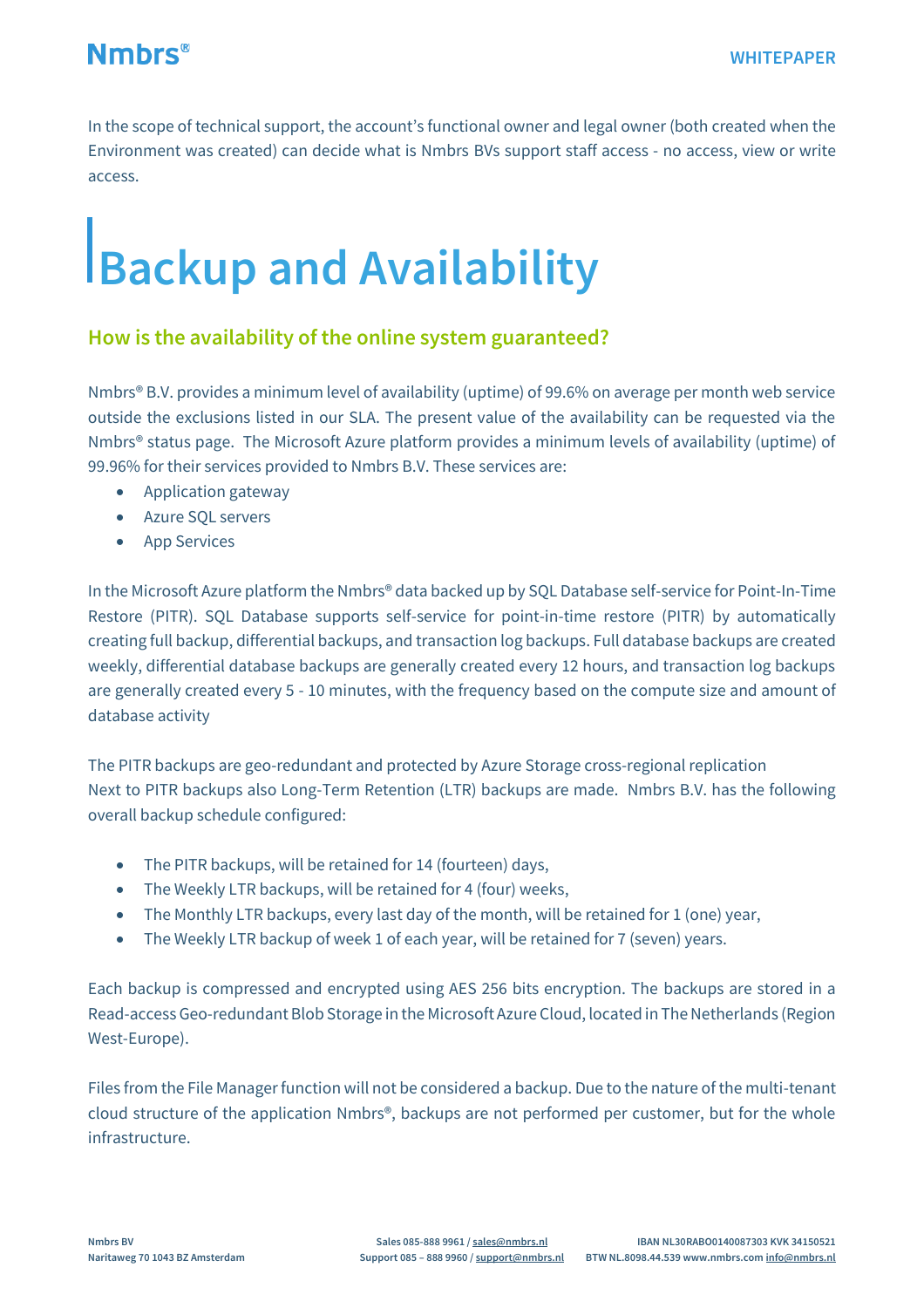

The client may request to restore a backup up to six months. This request will be separately invoiced with the applicable fixed fee. Nmbrs B.V. is committed to restore the backup within one working day

## **Compliance and Privacy**

#### **Is Nmbrs GDPR Compliant?**

Nmbrs BV complies to the General Data Protection Regulation (EU) and more specific to the Dutch General Data Protection Regulation Implementation Act (Uitvoeringswet Algemene Verordening Gegevensverwerking) as Nmbrs International BV is a Dutch based company.

Nmbrs International BV has a Data Protection Officer (DPO). The DPO is a CISA and CIPP/E certified professional and formally registered at the Autoriteit Persoonsgegevens, i.e. the Dutch Data Privacy Supervisory Authority. Contact details of the DPO are publicly published on the website and periodically updated [\(https://www.nmbrs.com/en/gdpr\)](https://www.nmbrs.com/en/gdpr).

#### **Legal base of processing**

In the Nmbrs® platform Personal Data is processed on the legal base, contractual obligation. Nmbrs BV processes Personal Data on behalf of, on instruction and under the responsibility of Subscriber. In this context, Nmbrs BV either assumes the role of Processor (with respect to the data for which Subscriber assumes the role of Controller), or the role of sub-Processor (with respect to the data for which Subscriber assumes the role of Processor).

#### **Data subjects & type of processing**

Within the Nmbrs® platform the following types data subjects are (possibly) processed (listing nonexhaustive). Nmbrs® subscriber and or it's clients:

- Employees (including potential employees, freelancers and volunteers),
- Former Employees,
- Beneficiaries.

In the context of the services provided, Nmbrs BV can process the following types of Personal Data of Data Subjects:

- Identification data (incl. Copy ID)
- Occupational data
- Residence Data
- Education & schooling data
- Social Security number (BSN)
- Leave and absenteeism data
- Contact information (telephone number(s), email addresses, etc)
- Performance appraisal data
- Family composition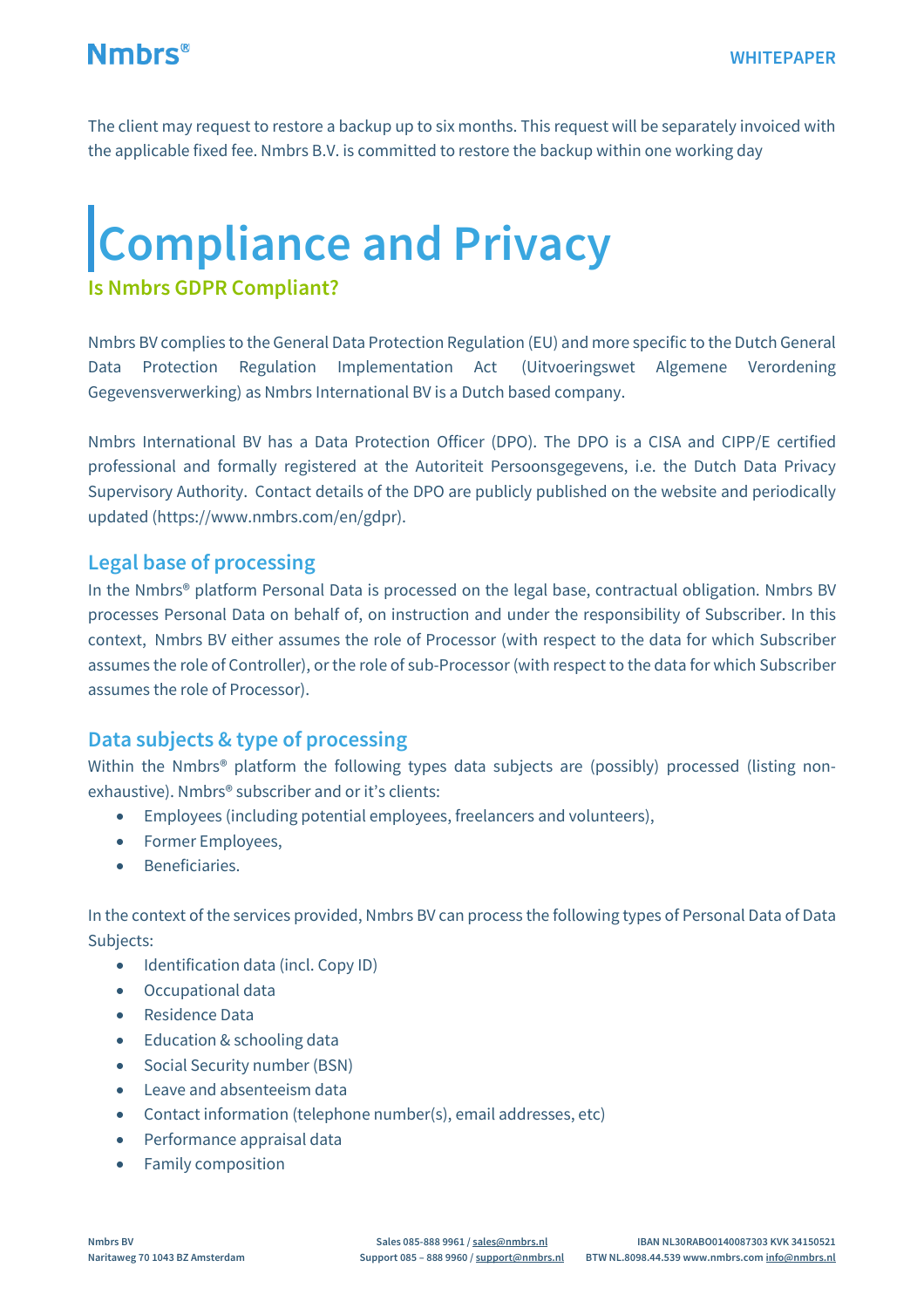

- Bank account information
- Financial / payroll data
- Employment contract (mutation) data

#### **Date subject rights**

Nmbrs BV has several processes and policies in place to ensure we can fulfill our obligations towards our clients and / or data subjects, in light of the GDPR. Processes are in place to ensure all requests by Data Subjects (under articles 15-22 of the GDPR) are handled in a standardized, timely and correct manner. This process is fully described and (annually) audited in the scope of the ISAE 3402 Type II audit.

#### **Sub-processors**

Nmbrs BV utilizes several sub-processors in providing her services. All relevant sub-processors used are specified on the public website (<https://www.nmbrs.com/security/subprocessors>). On this website one has the option to register in order to receive notifications pertaining to a proposed change or addition of subprocessors.

#### **Data Processing Agreement (DPA)**

Nmbrs BV has incorporated the required elements of the Data Processing Agreement (DPA) into the general terms and conditions. When starting a free trial and/ or confirming your subscription, one is required to read and agree to our general terms and conditions. For further details regarding the elements of the DPA, we refer to section 6 of the general terms and conditions (<https://www.nmbrs.com/en/terms>.)

#### **What "external" audits / testing are available, by whom they are performed and how often they are repeated?**

#### **ISAE 3402 Type II Assurance Report**

Nmbrs BV has implemented an internal control framework, defining control objectives and how they are being met. This framework, the controls described and the risks mitigated through use of the control set, is annually evaluated and updated on new risks if needed. Nmbrs BV is committed to having the design and implementation of these controls annually audited by a certified external auditor in the scope of the ISAE 3402 type II assurance report.

The purpose of this ISAE 3402 type II report is to provide the Nmbrs BV customers with information to obtain an understanding of the design and implementation of controls implemented by Nmbrs®, which are relevant to the control of the user organisation's internal processes for the purpose of the audit of their financial statements. The management of Nmbrs BV is responsible for the description of the controls and control objectives. The external auditor will report whether the controls in the description are suitably designed to achieve the control objectives set out in the description, and also whether these controls have been implemented and were operating with sufficient effectiveness during the audit period specified.